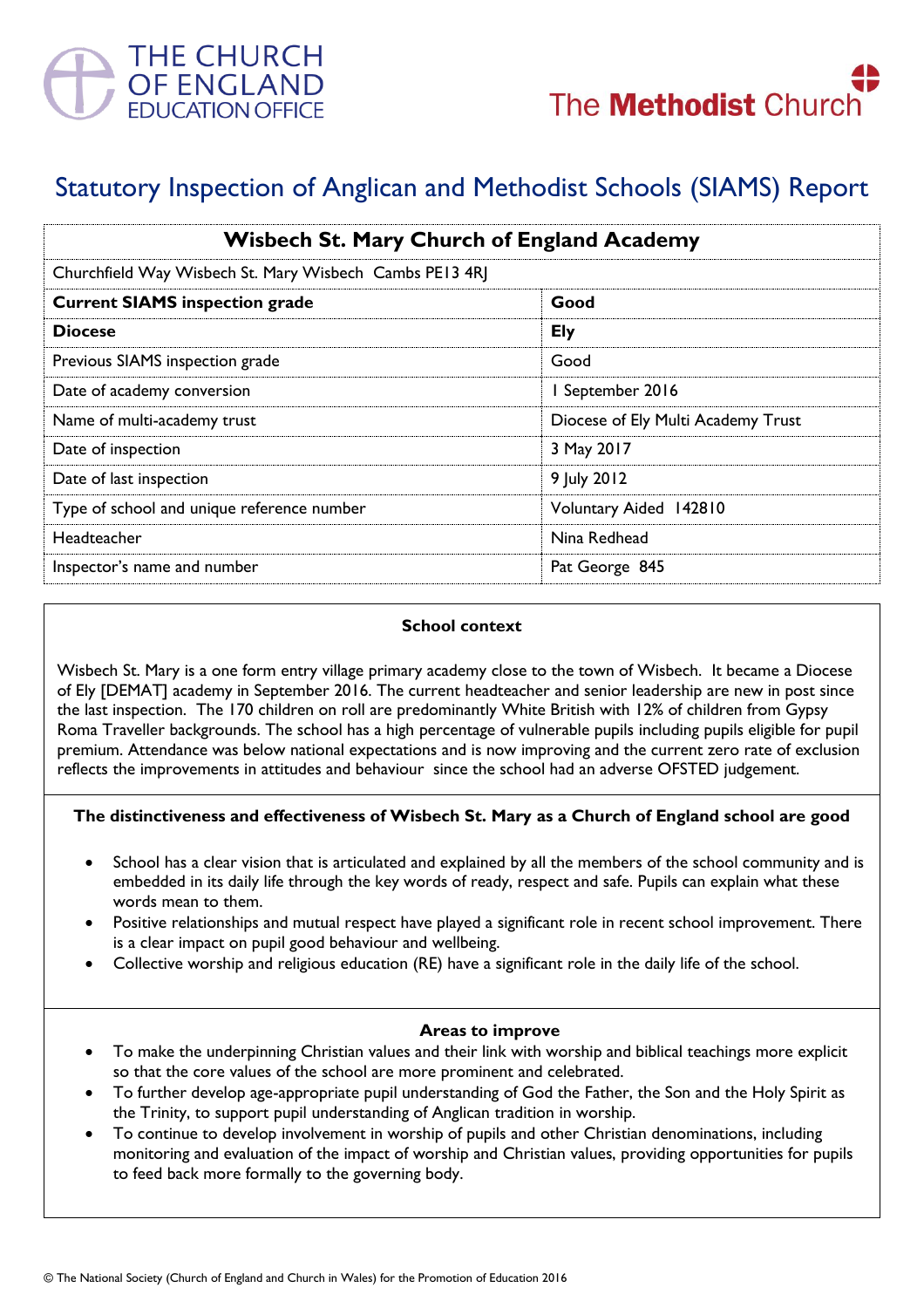#### **The school, through its distinctive Christian character, is good at meeting the needs of all learners**

School states it functions as a Christian community with its core vision based around three key words, 'ready respect and safe'. Pupils are clear these words are the basis of their daily life in school. These are linked to Bible stories, including through display, and to the themes in collective worship. They have a positive impact on pupil spiritual, moral, social and cultural (SMSC) development through providing a code for conduct and relationships. Relationships between all members of the school community are excellent. Parents and governors speak of it as a family. Parents and carers speak very positively of the confidence the Christian character gives their children, especially at times when they need additional support, and of the difference the faith in school has made to attitudes and behaviour. Parents say school has "old fashioned values that are important" and "has restored his faith in people". They view the relationship with the Church as a positive. They value the buddy system to support new pupils. School supports pupils as individuals and this enables all their needs to be met, social and emotional as well as academic. Progress and attainment data is improving so that the majority of pupils are achieving at least national expectations. The improvement in attendance and exclusion rates reflects the impact of the Christian values on pupils' self-esteem and sense of responsibility. Pupils feel their school is special because they have worship and go to church. They explain the three "rules" and are very articulate about how they show they follow these in school and the impact on relationships, explaining being ready incudes taking responsibility for themselves and contributing to daily school life. However they are less clear about the term "values" to explain the different elements of their rules. They are confident in managing their own relationships but know adults are there to help if needed. They are clear that there is no bullying and that everyone supports each other. Staff have developed the curriculum so that the values of the school are threaded through subjects where appropriate. The themes through which the curriculum is delivered build on the Christian values. The input of RE into the distinctively Christian character of the school and its impact on SMSC is evidenced by pupils. Work at KS2 on the Trinity supports pupils developing understanding. The school has good links with a school in Kenya, celebrated through display and used as a resource for RE and geography, effectively developing pupils' good understanding of Christianity as a worldwide faith. Pupils are well supported to understand what is happening in the world and can talk about the significance of events in Africa and Syria. They are aware of difference and diversity within Christianity but do not as yet have many opportunities to experience this through visits and visitors; this is a development priority.

#### **The impact of collective worship on the school community is good**

Worship is firmly focused on values, distinctively Christian and linked to world events and pupils' lives. Although the values are not explicitly named, pupils know that worship provides an exemplar for behaviour and personal choices. It follows the gather, engage, respond and send format which reflects the pattern of Anglican worship. It is led by senior leaders and the incumbent. Although Bible stories are regularly used in worship, their role is not always prominent in making links to the values and the 'three words'. Displays in the hall and the focus objects support pupil spirituality during worship. Music is used effectively and the lighting of the candle is understood by pupils. They speak of Jesus being the light of the world. A liturgical greeting and pupil response begin worship. Pupils understand that worship supports them in their daily lives, they feel it helps them know how to behave. Although they are regularly involved in worship, their opportunities to plan and lead independently are not yet as well established. They have some experience of being supported to choose Bible stories related to the theme and delivering these through drama. Worship is used to broaden pupil understanding of the 'ready, respect, safe' themes. In the worship observed pupils could explain how it is important to help others be safe and that being a Christian means doing, not just saying. They spoke of trust in God and others to help them. They were clear that respect is important to them and that you like people for who they are and difference is not important. They could explain differences between church festivals such as Easter and Christmas and celebrating as part of fundraising, eg Red Nose Day. Pupils are positive about worship and the impact it has on them in school. "We go to worship so we can know about God." They spoke of Bible stories in school, at home and in church, demonstrating a good level of biblical literacy. They enjoy worship in church and don't see this as different to worship in school. They value reflection time during worship and have a good understanding of the purpose of and reasons for prayer, asking for forgiveness, saying sorry, asking for help, to talk to God. Classes have prayer boxes and children write and share prayers in daily worship. They say the Lord's Prayer with confidence and respect. Pupils enjoy the times of day when they pray apart from worship. They are aware they can pray anywhere as it's talking to God and would like to have special places inside and outside where they can be quiet, pray and reflect. They have a good understanding of the Trinity but its place in worship is less developed. Pupils explain God is the greater, Jesus is the light of the world and the Holy Spirit is everywhere. They are proud that they have crosses in their classrooms, as it reminds them of Jesus.

Planning is by the worship coordinator and the incumbent contributes to planning so church and school worship are linked. Staff regularly evaluate worship according to engagement of pupils and their response and this feedback contributes to future planning. Parents appreciate the opportunity to join with their children for worship in school